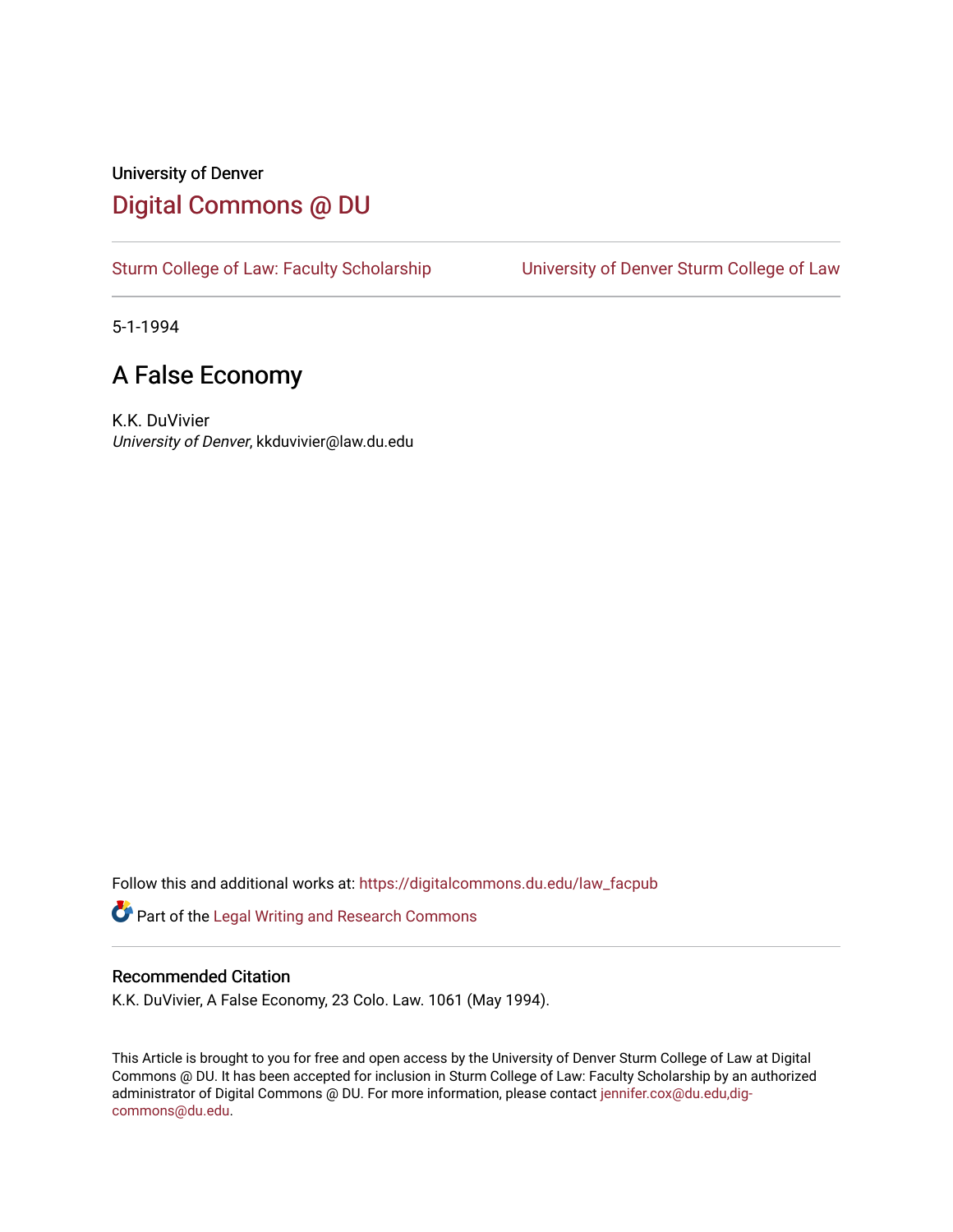### A False Economy

#### Publication Statement

Copyright is held by the author. User is responsible for all copyright compliance.